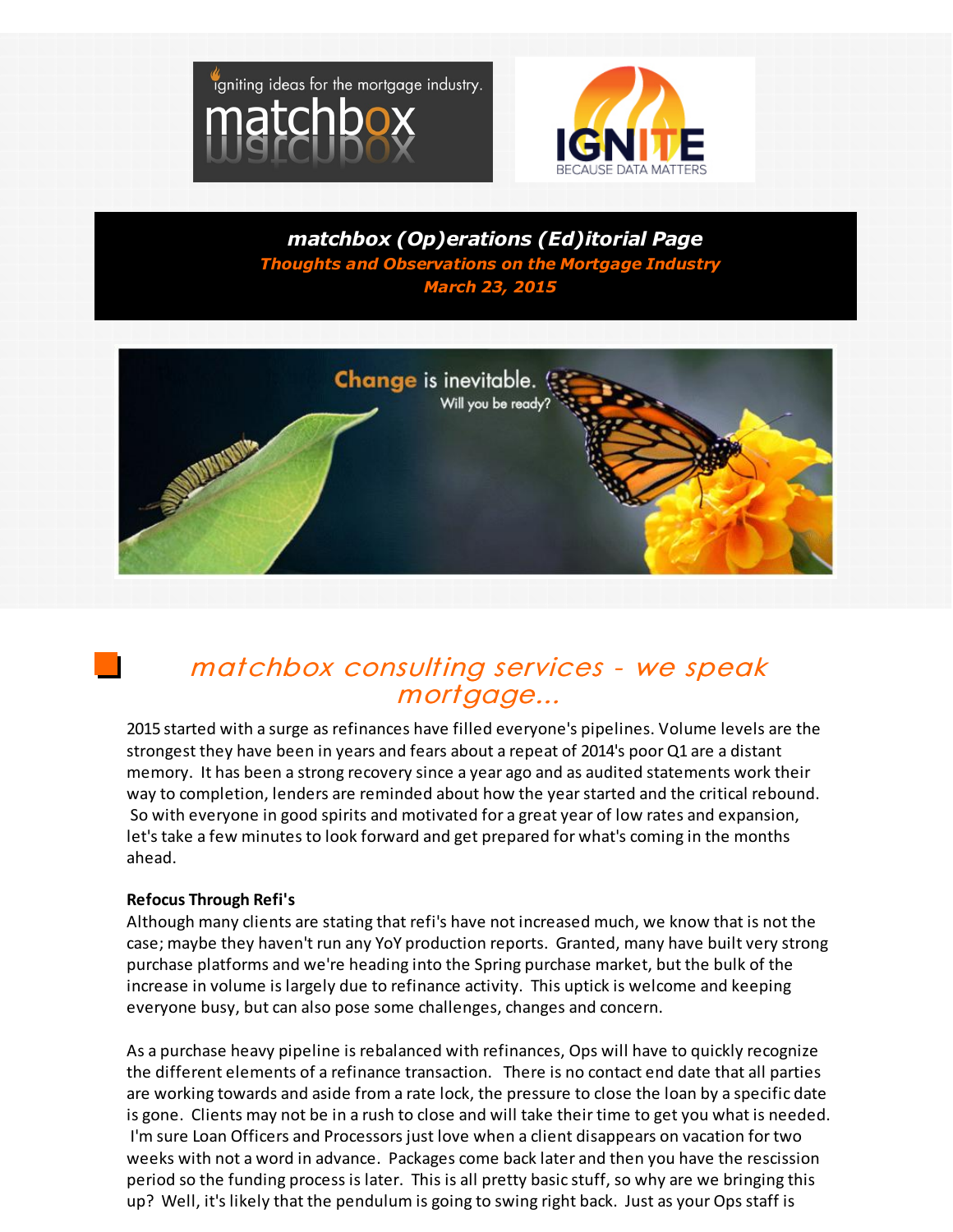getting into a groove of closing refi's, the purchase pipeline should explode as Spring begins. So just as your Ops team is getting into a groove closing these refi"s, they are going to be hit with a surge of purchase business and their priorities and balance are going to need to be rebalanced again. With Underwriting queues and bins filling up already, firms should get ahead of the second wave of volume that is sure to come. Excess volume is never a bad thing, but some are better than others in preparing for and supporting it. Here's a hint, just ask yourself this: Over the last year, has technology and improved oversight helped EVERY department become better, more efficient, and execute on it's responsibilities? Has scalability improved?

In addition to the possible Ops challenges of a volatile pipeline, we are also looking at two looming changes that will have a dramatic effect on the origination process. With TRID coming in August and the door open for a possible rate hike later this year, Q3 and Q4 could turn stressful and downright ugly if preparations are not made. We know TRID is coming on new applications starting August 1st and the changes are going to be significant.

It is going to have a dramatic effect on almost all departments. Some firms are thinking it is only going to affect originations and closing, but they are wrong. The 3 day prior to closing requirement is going to put extreme pressure on Processing, Underwriting to get deals cleared quicker so that closing dates are not pushed. This is where the growing pipeline comes into play. It will be CRITICAL for lenders to closely monitor their pipelines and the estimated turn times for closing. Do you often see Friday's and month-end with a tremendous closing list with only a few loans already cleared? Those days are over with TRID and we can't imagine any secondary departments forward looking enough to recognize the impact "free extensions" will ultimately have. With growing volume and TRID requirements, loans will likely need a few extra lock days and we all know that those charge will not be passed to the borrower so...unless you are running a point bank (what's that?) the cost is absorbed by Secondary and corporate. Just think about how many Loan Officers are going to be lining up to make sure these deals get cleared to make it for the month. We all know this is going to happen, so why wait to prepare and establish procedures, business rules and pipeline management tools? Start gauging the effect of this change and manage to it today so when August rolls around, you will be ready for it.

## **Stuck. In Best Effort or Hedge Stagnation**.

We've only been harping on this for 5 years now. We are still often asked basic questions, met with concern over the unknowns of hedging and given excuses.

"What is the right volume level to move to selling on a mandatory basis?"

- "How does hedging actually work?"
- "Aren't we taking greater risk?"
- "Do we have the appropriate policies for this? Are we ready?"
- "We don't have anyone who understands this and can oversee it"

And for those already hedging... "Why aren't we making more?" "Who else should we be selling to?" "We're doing alright, but I know we're sloppy"

All are fair questions and concerns, but it's time to move past this. We always preach being prepared for the future and being ready to capitalize on market opportunities. So with volume up and execution outlets/opportunities growing, there should be no excuses. Ultimately, Underwriting, pipeline management, investor mix, liquidity and post closing strength all play a part in whether you are ready to start hedging and maximizing execution. Lenders must strive to really know their business model, data, and the changes that are needed in order to make the jump to mandatory; or improve execution for those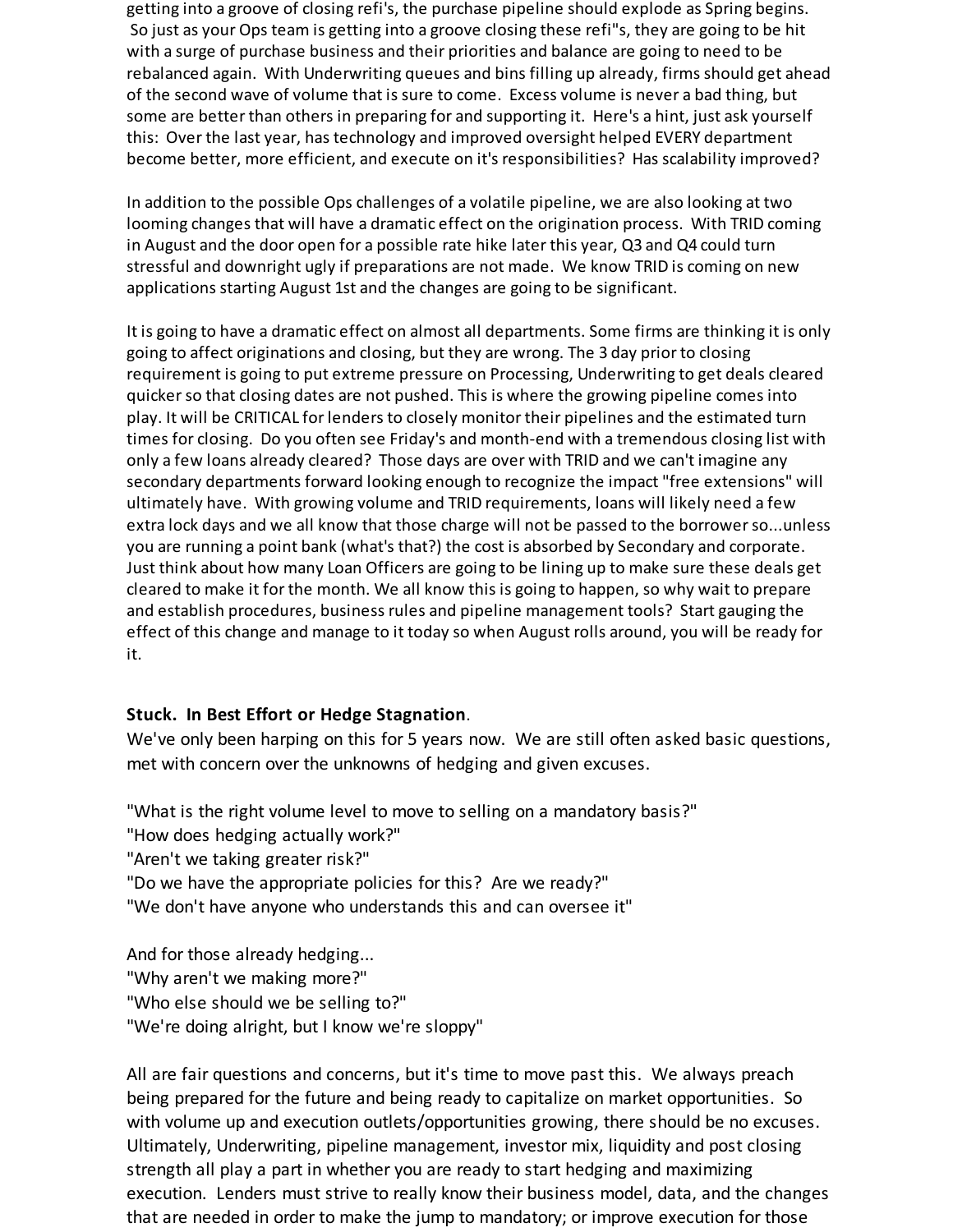already trading.

There should be no excuses at this point. To throw out a large number, but still applicable for those originating over 30-40MM, if we were to say that lenders could yield an additional 500-750k net with minimal to no risk, we would expect that any management team would do whatever was necessary to implement this 'new idea'. No excuses. Top priority. Time to invest and figure it out. Here we'll break down some basic elements that lenders struggle with:

**Underwriting.** This process will change from knowing where a loan is being sold to a number of possible investors. Underwriters need to underwrite to a series of guidelines instead of a known target. Underwriters cannot be given the power to dictate the targeted investor. Secondary's goal is to streamline this process, efficiently report the data and oversee it's progress.

**Pipeline Management.** Hedging models are based on historical and actual pull through rates. Reliable data is of utmost important and significant shifts in origination models/strategies should be recognized and accounted for.

**Investor Mix.** Most successful hedging platforms are based on a diversified investor mix where firms can go to market and obtain the current best execution pricing for their closed pipeline. As mandatory pricing is live and short term, it is more fluid than Best Efforts pricing so firms can take advantage of various investors improved pricing when available. Having more options provides a better opportunity for better pricing. If you only have 1-2 investors, then your options for pick up are limited. *Pro Tip:* **If you haven't expanded your investor mix over the last 6-12 months, you're missing tremendous opportunities and forgoing revenue.** The last few years have seen execution strategies grow and grow. The correspondent investor landscape is greater and more competitive than it's been in years. More lenders than ever before are trading AOTs, accepting bid tapes, selling to the GSEs, pooling/selling MBS and executing co-issue relationships (more on this in our next edition). Every option should be on the table. Again, no excuses.

**Liquidity.** Moving to mandatory involves putting on hedge transactions with a Broker Dealer and ultimately present another cash flow item that corresponds with your loan sales. These trades have defined settlements and when the market is volatile, so can be cash flow liabilities and margin calls. Secondary and Accounting best be on the same page and have open communication.

**Post Closing Strength.** It's not just business as usual here. Secondary and Post Closing communication, or lack thereof, can erode gains through hedging and mandatory. It's actually quite common. After performing dozens of independent secondary and hedging reviews, almost all lenders have profit leakage in the Post Closing department. Executing on early delivery credits and avoiding rolls/extensions is part of every strategy. How well does each lender do? That's another story.

We can go on and on here. Polices and procedures, margin management, rate sheet/PPE administration. Sure, the most profitable lenders are hitting on all cylinders. Most are lacking a few pieces; some more-so than others. Regardless of your current model, BE or already hedging, our message here is that you can do more, make more and be more efficient. If you're not actively looking to make improvements now, you're stuck in stagnation mode. It's time to forget the excuses and start making more money. Give us a